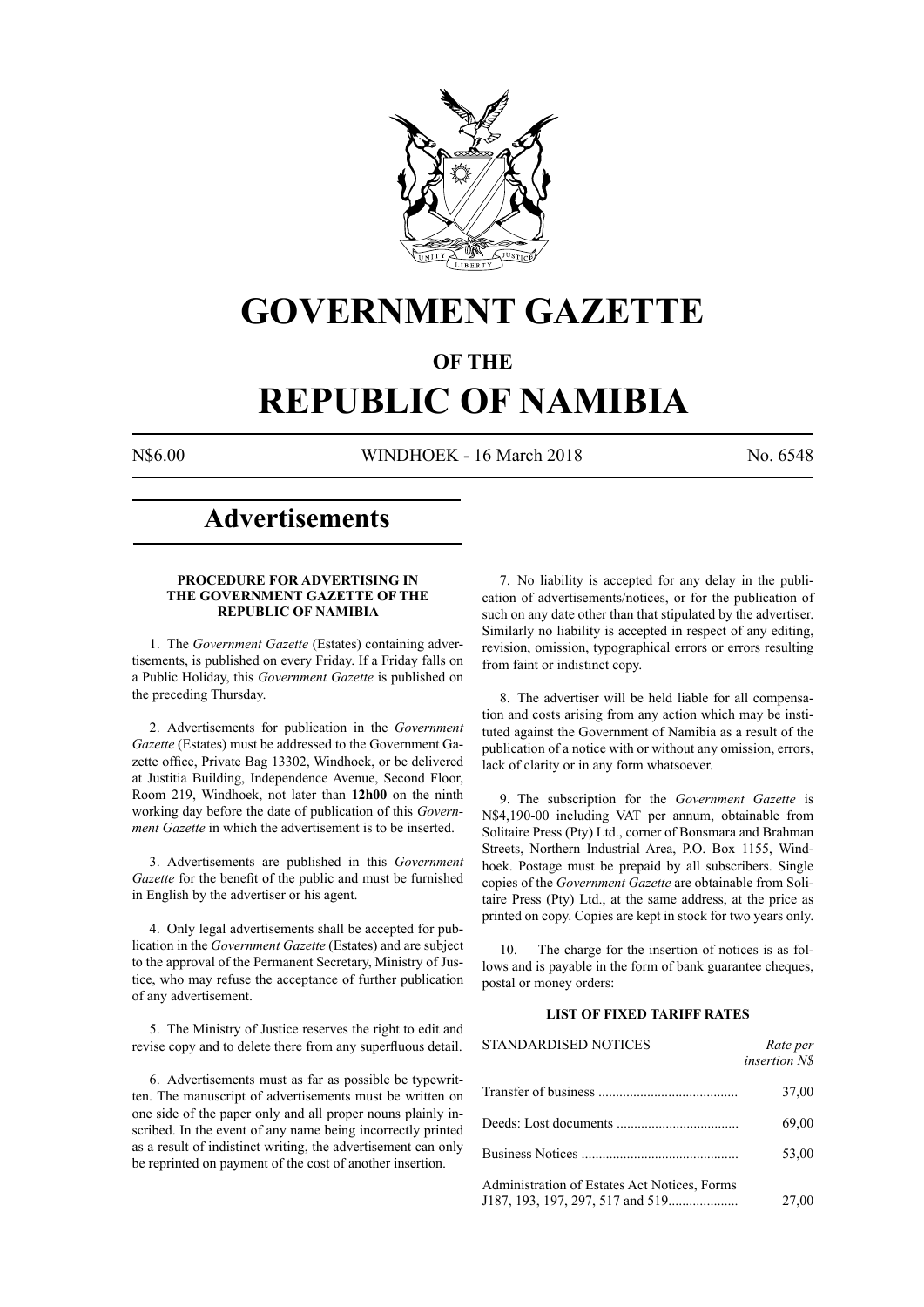| Insolvency Act and Companies Act Notices:                                                                                                                                                               | 48,00  |
|---------------------------------------------------------------------------------------------------------------------------------------------------------------------------------------------------------|--------|
| N.B. Forms 2 and 6 additional statements according<br>to word count table, added to the basic tariff.                                                                                                   | 333,00 |
| Naturalisation notices (including a reprint for the                                                                                                                                                     | 27,00  |
| Unclaimed moneys - only in the Government<br>Gazette, closing date 15 January (per entry of                                                                                                             | 13,00  |
|                                                                                                                                                                                                         | 53,00  |
|                                                                                                                                                                                                         | 27,00  |
| <b>NON-STANDARDISED NOTICES</b>                                                                                                                                                                         |        |
| Company notices:                                                                                                                                                                                        |        |
| Short notices: Meetings, resolutions, offers of<br>compromise, conversions of companies, voluntary<br>windings-up, etc.: closing of members' registers<br>for transfer and/or declarations of dividends | 120,00 |
| Declaration of dividends with profit statements,                                                                                                                                                        | 267,00 |
| Long notices: Transfers, changes in respect of<br>shares or capital, redemptions, resolutions,                                                                                                          | 373,00 |
|                                                                                                                                                                                                         | 120,50 |

#### **FORM J 187**

#### **LIQUIDATION AND DISTRIBUTION ACCOUNTS IN DECEASED ESTATES LYING FOR INSPECTION**

In terms of section 35(5) of Act 66 of 1965, notice is hereby given that copies of the liquidation and distribution accounts (first and final, unless otherwise stated) in the estates specified below will be open for the inspection of all persons interested therein for a period of 21 days (or shorter or longer if specially stated) from the date specified or from the date of publication hereof, whichever may be the later, and at the offices of the Master and Magistrate as stated.

Should no objection thereto be lodged with the Master concerned during the specified period, the executor will proceed to make payments in accordance with the accounts.

1862/2013 VAN STADEN Johannes Hermanus, 3701100100201, Plot 37, Okahandja. Okahandja. Windhoek. Bank Windhoek Limited, Trust Department, P.O. Box 15, Windhoek.

227/2009 AMUNYELA Gabes, 64061101250, Windhoek. Windhoek. FNB Trust Services Namibia (Pty) Ltd, P.O. Box 448, Windhoek, Namibia.

1007/2016 SIMON Shikangalah, 40090900421, Onengali 2. Windhoek. Windhoek. FNB Trust Services Namibia (Pty) Ltd, P.O. Box 448, Windhoek, Namibia.

15/2018 HAMWAANYENA Ndahekelekwa, 60121800660, Ohangwena. Ohangwena. Windhoek. FNB Trust Services Namibia (Pty) Ltd, P.O. Box 448, Windhoek, Namibia.

| Liquidators' and other appointees' notices                    | 80,00                     |
|---------------------------------------------------------------|---------------------------|
| Gambling house licences/Liquor licences                       | 120,00                    |
| SALES IN EXECUTION AND OTHER PUBLIC SALES:                    |                           |
|                                                               | 207,00                    |
| Public auctions, sales, tenders and welfare<br>organisations: | 69,00<br>171,00<br>253,00 |
| ORDERS OF THE COURT                                           |                           |

#### Provisional and final liquidations or sequestrations ……………………................….. 157,00 Reduction of change in capital mergers, offers of compromise …………………………............. 373,00 Judicial managements, *curator bonis* and similar and extensive *rule nisi* …………………….….... 373,00 Extension of return date ………………….......... 48,00

Supersession and discharge of petitions  $(J.158)$ .

11. The charge for the insertion of advertisements other than the notices mentioned in paragraph 10 is at the rate of N\$13,00 per cm double column. (Fractions of a cm must be calculated as a cm).

12. No advertisements shall be inserted unless the charge is prepaid. Cheques, drafts, postal or money orders must be made payable to the Ministry of Justice, Private Bag 13302, Windhoek.

1545/2017 HORN Susanna Catharina Salomina, 47051700227, Dr. Nickey Iyambo Street, Grootfontein. Nicolaas Jacobs Horn, 42020800071. Grootfontein. Windhoek. FNB Trust Services Namibia (Pty) Ltd, P.O. Box 448, Windhoek, Namibia.

1295/2017 BRAND Jan Johannes Hendrik, 5206- 2200137, Farm, Asgard 192, Okahandja. Johanna Engela Brand, 57050300446. Windhoek. FNB Trust Services Namibia (Pty) Ltd, P.O. Box 448, Windhoek, Namibia.

649/2017 NASHANDI John Eddy, 81052700055, Windhoek, 6 April 2017. Windhoek. Standard Executors & Trustees, P.O. Box 2164, Windhoek, Namibia.

1738/2017 NEL Anton, 72090200014, Windhoek, 5 October 2017. Windhoek. Standard Executors & Trustees, P.O. Box 2164, Windhoek, Namibia.

1551/2016 BASSINGTHWAIGHTE Hazel, 3703- 280100077, Okahandja, 3 September 2016. Windhoek. Okahandja. Standard Executors & Trustees, P.O. Box 2164, Windhoek, Namibia.

726/2017 WINDHAUS Luise, 19100200107, Otjiwarongo, 12 December 2015. Windhoek. Otjiwarongo. Standard Executors & Trustees, P.O. Box 2164, Windhoek, Namibia.

1256/2017 VAN NIEKERK Cornelis Albertus, Windhoek, 3 September 1928, 28090300057, Keetmanshoop, 24 July 2017. Anna Catharina Johanna Kotze van Niekerk, 13 July 1930, 30071300112. F.M. Oehl Trust cc, P.O. Box 90290, Windhoek, Namibia.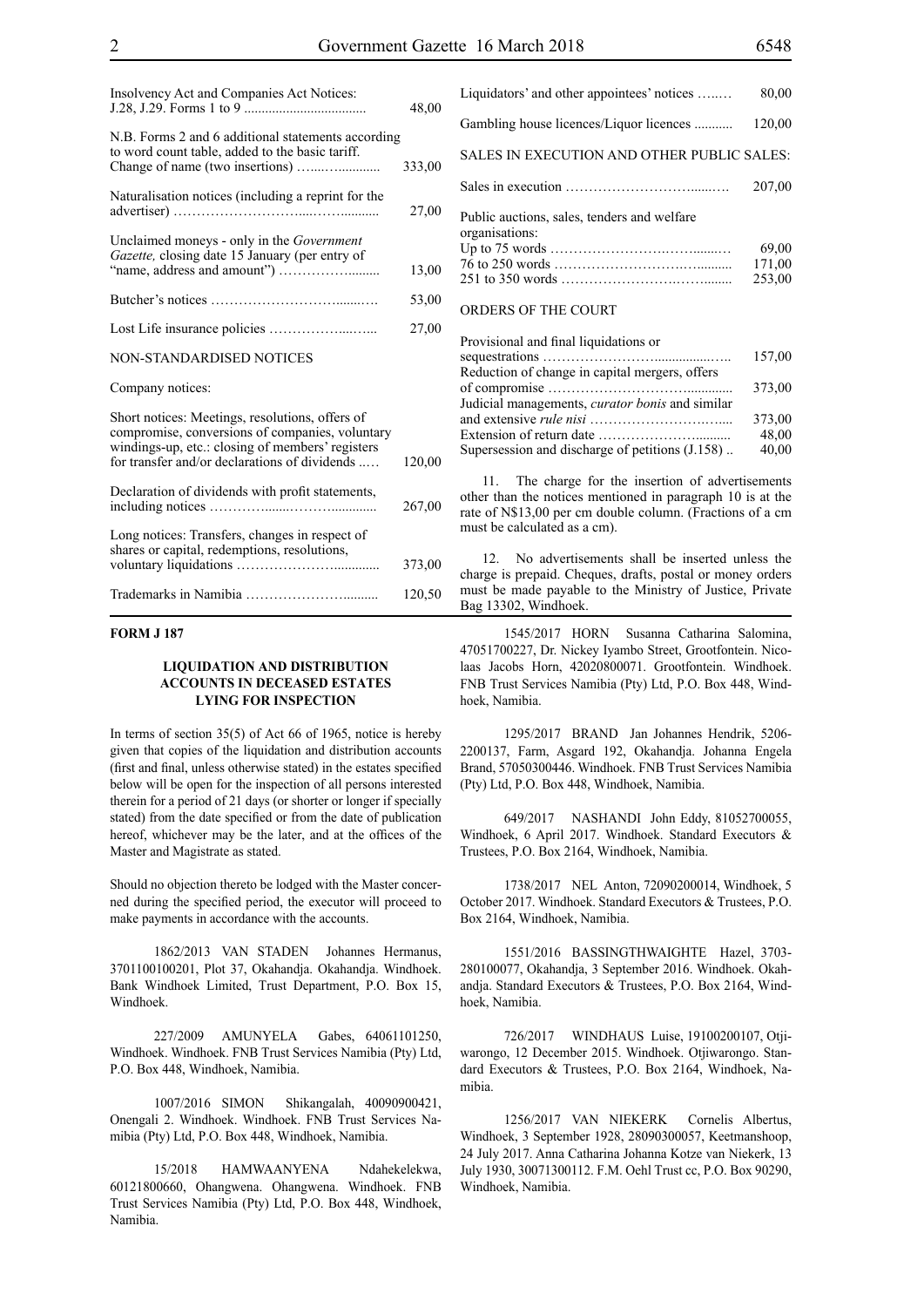1020/2016 BORRUSO Guiseppe, Windhoek, May 1935, 35050700205, Walvis Bay, 2 June 2016. F.M. Oehl Trust cc, P.O. Box 90290, Windhoek, Namibia.

1406/2015 LOUW Wilhelmina Fransina, Windhoek, 13 March 1947, 47031300428, Windhoek, 13 July 2015. Konrad Louw, 23 August 1953, 53082300464. F.M. Oehl Trust cc, P.O. Box 90290, Windhoek, Namibia.

965/2016 KATIBA George Machana, 59030- 30402498, Erf No. 2062, Katima Mulilo. Final. Katima Mulilo. Windhoek. Dr. Weder, Kauta & Hoveka Inc., 3rd Floor, WKH House, Jan Jonker Road, Ausspannplatz, P.O. Box 864, Windhoek, Namibia.

917/2017 MUSELER Kurt Heinz, 24062600110, Swakopmund. Christa Wiltrud Museler, 35022000229. Swakopmund. Windhoek. Fisher, Quarmby & Pfeifer, P.O. Box 37, Windhoek.

989/2017 friess Irene, 22031500147, No. 4 Haus Seestern, Swakopmund. Swakopmund. Windhoek. Fisher, Quarmby & Pfeifer, P.O. Box 37, Windhoek.

1855/2017 HOFFMANN Jürgen Aribert Heinz, 35042200088, Sonnleiten Farm Residence No. 138, Windhoek. Windhoek. Fisher, Quarmby & Pfeifer, P.O. Box 37, Windhoek.

1072/2017 MEIER Catharina, 43052100165, 30 Toivo Ya Toiva Street, Grootfontein. Grootfontein. Windhoek. Fisher, Quarmby & Pfeifer, P.O. Box 37, Windhoek.

418/2017 FLEISS Hans Ulrich Victor Hugo Ernst, 19112310018, Unit No. 2 Rhode Allée Lions Village, Swakopmund, Namibia, 8 March 2017. Chris Brand Attorneys, 4 Chateau Street, P.O. Box 11292, Windhoek, Repubic of Namibia.

1400/2012 NGHIFIKWA Hans Daniel, 66021- 700775, Ongwediva. Esther Nghifikwa, 29 March 1960, 60032900066. Amended. Windhoek. Oshakati. P.D. Theron & Associates, P.O. Box 25077, Windhoek, Namibia.

1494/2016 SHAAMENA Peter Ingatutala, 5208- 2000699, Windhoek. Windhoek. P.D. Theron & Associates, P.O. Box 25077, Windhoek, Namibia.

976/2016 DU PLOOY Hebreensia Jacoba Susanna, 32072200075, Windhoek. Windhoek. Cronjé & Co., No. 1 Charles Cathral Street, Olympia, P.O. Box 81588, Olympia, Windhoek.

1005/2014 HAMBABI Elia, 51041800177, Windhoek. Windhoek. Cronjé & Co., No. 1 Charles Cathral Street, Olympia, P.O. Box 81588, Olympia, Windhoek.

1066/2016 RICHTER Heinrich Karl, 39093000187, Erf 4563, Andimba Toivo Ya Toivo Street, Windhoek. Ursula Ingrid Richter, 49112700142. Windhoek. Van der Merwe-Greeff Andima Inc., 28 Church Street, Windhoek.

971/2017 AKAYEZU Gemma, PC163485, Erf No. 44 Pasteur Street, Windhoek West. Windhoek. Windhoek. Dr.

Weder, Kauta & Hoveka Inc., 3rd Floor, WKH House, Jan Jonker Road, Ausspannplatz, P.O. Box 864, Windhoek, Namibia.

626/2010 STEFANUS Petrus, 55010510014, Windhoek, Namibia. Maria Asser, 58090910068. Windhoek. Charmaine Schultz Legal Practitioners, P.O. Box 23823, Windhoek.

726/2013 RITTMANN Rudolf, 37091220209, Erf No. Rehoboth C41. Anna Katrina Rittmann, 30112600115. Rehoboth. Windhoek. V.T. van Wyk Attorneys, P.O. Box 4953, Rehoboth.

736/2017 ENGELBRECHT Petrus Hernamus, 58071600237, Erf No. Rehoboth F599. Lydia Engelbrecht, 60043000185. Rehoboth. Windhoek. V.T. van Wyk Attorneys, P.O. Box 4953, Rehoboth.

1880/2017 LUDICK Dawid Cornelius, 581224- 00248, Windhoek. Helena Johanna Alletta Ludick, 10 October 1977, 77101000231. Windhoek. Martha S.L. Dobberstein, P.O. Box 5924, Ausspannplatz, Windhoek, Namibia.

1969/2015 ESAU Susana, 2906250800125, Erf No. 530, Mondesa, Swakopmund. Swakopmund. Windhoek. Engling, Stritter & Partners, P.O. Box 43, Windhoek.

984/2015 HOEHN Gerlinde Wilhelmina, 300- 1060100080, Farm Nutupsdrift No. 112, P.O. Box 110 , Maltahöhe. Maltahöhe. Windhoek. Engling, Stritter & Partners, P.O. Box 43, Windhoek.

 $\frac{1}{2}$ 

**FORM J 193**

#### **NOTICE TO CREDITORS IN DECEASED ESTATES**

All persons having claims against the estates mentioned below are hereby called upon to lodge their claims with the executors concerned, within 30 days (or otherwise as indicated) calculated from the date of publication hereof. The information is given in the following order: Estate number, surname and Christian names, date of birth, identity number, last address, date of death; surviving spouse's names, surname, date of birth and identity number; name and address of executor or authorised agent, period allowed for lodgement of claims if other than 30 days.

247/2018 TJAVEONDJA Christoph, Windhoek, 20 March 1948, 48032000429, Swakopmund. Annette Tjaveondja, 11 November 1956, 56111100556. Bank Windhoek Ltd, P.O. Box 15, Windhoek.

09/2018 BUCHHOLZ Elfriede Else, Windhoek, 16 February 1926, 26021600061, Windhoek, 9 November 2017. Standard Executors & Trustees, P.O. Box 2164, Windhoek, Namibia.

1575/2017 SCHEIDER Gerard Jurgen, Windhoek, 7 June 1936, 36060700217, Erf No. 183, Stein Street, Maltahohe, 28 August 2017. Standard Executors & Trustees, P.O. Box 2164, Windhoek, Namibia.

2039/2017 MUMBA Linea Ndeshihafela, Windhoek, 30 December 1960, 60123001013, Windhoek, 17 No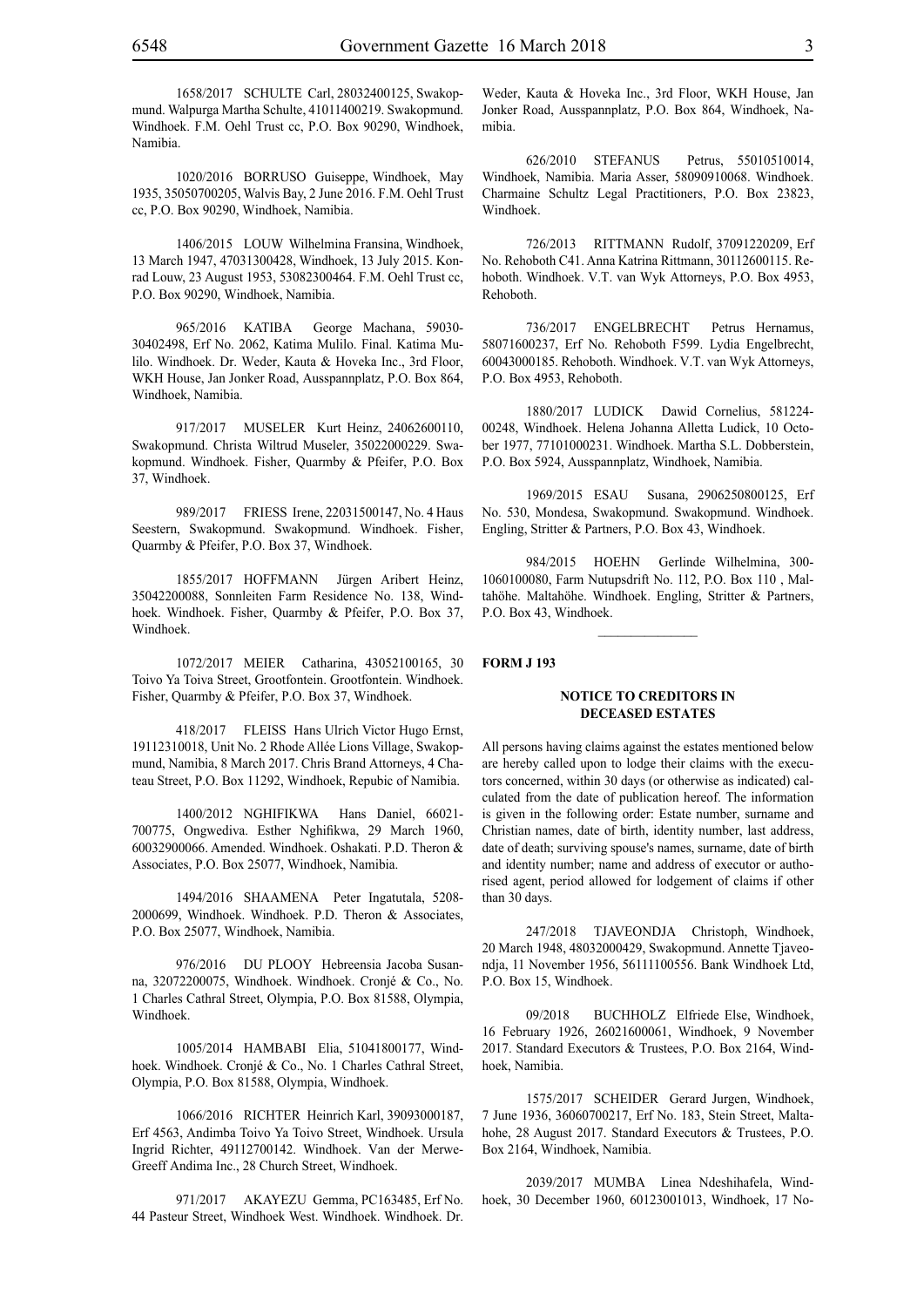vember 2017. Alex Mumba, 57082110030. Standard Executors & Trustees, P.O. Box 2164, Windhoek, Namibia.

22/2016 FELIX Heinrich Archibold, Windhoek, 23 December 1980, 80122300017, Erf No. 2683, J. James Street, Khomasdal, 4 January 2016. Robirta Felix, 30 December 1975, 75123000186. Dr. Weder, Kauta & Hoveka Inc., 3rd Floor, WKH House, Jan Jonker Road, Ausspannplatz, P.O. Box 864, Windhoek, Namibia.

196/2018 NANGUWO Tomas, Windhoek, 10 November 1966, 66111001027, Erf No. 502, Goreangab, Windhoek, 8 August 2017. Dr. Weder, Kauta & Hoveka Inc., 3rd Floor, WKH House, Jan Jonker Road, Ausspannplatz, P.O. Box 864, Windhoek, Namibia.

209/2012 MBAKO Else Ndeshipanda, Windhoek, 24 September 1945, 45092410019, House Number 010/32, Lazarus Street, Katutura, Windhoek, 17 June 2009. Dr. Weder, Kauta & Hoveka Inc., 3rd Floor, WKH House, Jan Jonker Road, Ausspannplatz, P.O. Box 864, Windhoek, Namibia.

1921/2017 SHIPINGANA Johannes Niilenge, Windhoek, 10 October 1950, 50101010095, Omusati District, 18 August 2017. Dr. Weder, Kauta & Hoveka Inc., 3rd Floor, WKH House, Jan Jonker Road, Ausspannplatz, P.O. Box 864, Windhoek, Namibia.

78/2015 NOAH Alfeus, Windhoek, Windhoek, 4 December 2015. Petherbridge Law Chambers, 2 Anton Lubowski Street, Luxury Hill, Klein Windhoek, P.O. Box 1991, Windhoek.

1745/2011 DAVID Secilia, 18 October 1933, 33101800137, Erf 1684, Okuryangava, Extension 3, Windhoek, 11 October 2011. Koep & Partners, P.O. Box 3516, Windhoek, Namibia.

1086/2017 KAUTONDOKUA Hosiana Victor, Windhoek, 6 December 1983, 83120610194, City Hights No. 13, Merensky Street, Ausspannplatz, Windhoek, Namibia, 18 November 2016. Kinghorn Associates, P.O. Box 1455, Swakopmund.

1856/2016 RITTMANN Johanna Wilhelmina, Windhoek, 16 June 1962, 62061601049, Remaining Extent of Erf No. 65, Keetmanshoop, 6 February 2016. Michael Benedichtus Rittmann, 25 June 1972, 72062500262. Lentin, Botma & Van den Heever, P.O. Box 38, Keetmanshoop, Namibia.

1617/2017 MUUNDJUA David Uzemburuka, 55102500295, Omungondo Uoutji, Omaheke Region, Namibia, 13 December 2016. Victoria Usuta Muundjua, 6 June 1958, 58060601792. Ueitele & Hans Legal Practitioners, No. 28 Beethoven & Wagner Street, Windhoek-West, Windhoek, Namibia.

208/2018 SHIVUTE Petrus, Windhoek, 18 July 1957, 57071800200, Windhoek, Khomas Region, 29 October 2017. Talitshi Loini Shivute, 2 August 1958, 58080210012. Sisa Namandje & Co. Inc., No. 11 Robert Mugabe Street, Windhoek.

786/2015 MUHARUKUA Uaundjisa F.G., Windhoek, 1 July 1950, 50070100659, Opuwo, 9 March 2015. Kazetjindire Angelika Muharukua, 58011201255, 1 October 2017. Cronjé & Co., No. 1 Charles Cathral Street, Olympia, Windhoek.

232/2018 KANGUVI Eva, Windhoek, 27 August 1958, 58082700343, Gobabis, 2 January 2018. P.D. Theron & Associates, P.O. Box 25077, Windhoek, Namibia.

228/2018 KUBIRSKE Else Charlotte Gisela, Windhoek, 2 January 1931, 31010200356, Walvis Bay, Namibia, 23 October 2017. K&M Trust Services, p.o. Box 9179, Eros, Windhoek, Namibia.

229/2018 GRIMMINGER Klaus, Windhoek, 27 November 1929, 29112700037, Windhoek, Namibia, 26 January 2018. K&M Trust Services, p.o. Box 9179, Eros, Windhoek, Namibia.

227/2018 KOZIOL Waldemar Joachim, Windhoek, 1 June 1939, 39060100131, Windhoek, Namibia, 25 January 2018. K&M Trust Services, p.o. Box 9179, Eros, Windhoek, Namibia.

583/2010 TJIPETEKERA Elizabeth, 5 October 1926, 3105030600114, Otjiua, Otjinene District, Omaheke Region, Namibia, 13 Otober 2003. Ewald Tjipetekera, 5 October 1926, 26100500051. Ueitele & Hans Inc., No. 28 Beethoven & Wagner Street, Windhoek-West, Windhoek, Namibia.

1676/2017 MOOLMAN Wouter de Vos, Windhoek, 12 April 1935, 35041200343, Farm Duruchaus No. 249, District Rehoboth, 10 August 2017. M.W.G. Liebenberg, P.O. Box 13, Mariental.

272/2018 KOOPMAN Elizabeth Charlotte, Windhoek, 6 September 1933, 3309060200083, Erf No. Rehoboth C132, 4 July 1995. Frans Scheepers Koopman, 22 December 1935, 35122200025. V.T. van Wyk Attorneys, Plot A129, Hebron House, P.O. Box 4953, Rehoboth.

163/2018 BEUKES Carolina, Windhoek, 1 October 1932, 32100100041, Erf No. Rehoboth D24, 12 November 2007. V.T. van Wyk Attorneys, Plot A129, Hebron House, P.O. Box 4953, Rehoboth.

166/2018 KASHIVULIKA Willehard Ishilomboleni, Windhoek, 19 June 1944, 44061900404, Swakopmund, 20 May 2005. F.M. Oehl Trust cc, P.O. Box 90290, Windhoek, Namibia.

174/2018 SHIYAVALI Valde, Windhoek, 7 July 1957, 570707, Oshana, 21 August 2017. Tipara Estates, 2nd Floor, Maerua Mall Tower, Jan Jonker Road, P.O. Box 25869, Windhoek.

 $\frac{1}{2}$ 

#### **FORM J28**

#### **ESTATES OR COMPANIES SEQUESTRATED OR WOUND UP PROVISIONALLY**

Persuant to section 17(4) of the Insolvency Act 1936, section 356(1) of the Companies Act 1973 (read with section 66(1) of the Close Corporation Act No. 26 of 1988), notice is hereby given by the Master of the High Court, Namibia, that estates or companies/close corporations mentioned below have been sequestrated or wound up provisionally by order of the said Court.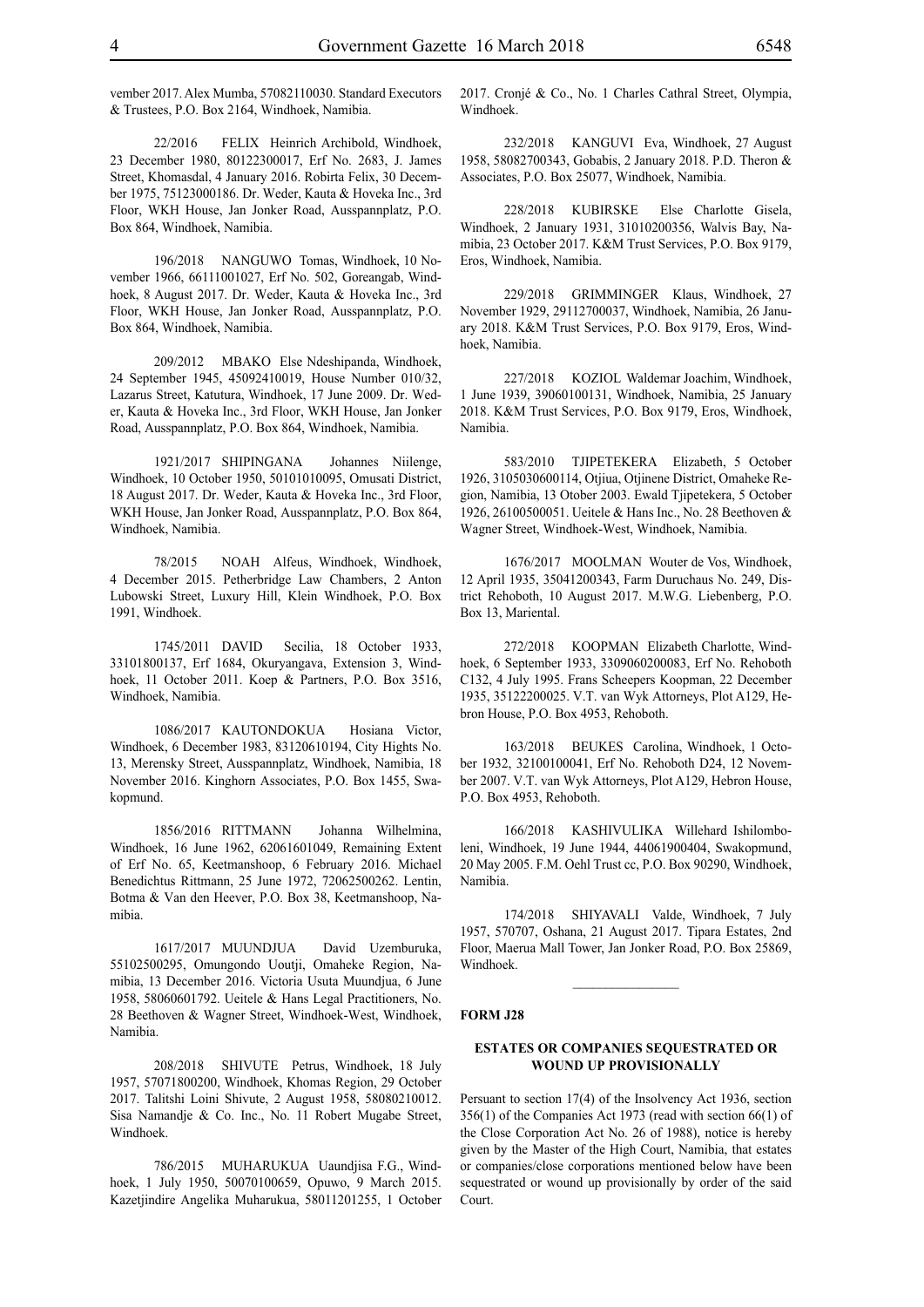$\frac{1}{2}$ 

#### **FORM J29**

#### **FIRST MEETING OF CREDITORS, CONTRIBUTORIES MEMBERS OF DEBENTURE HOLDERS OF SEQUESTRATED ESTATES, COMPANIES BEING WOUND UP OR PLACED UNDER JUDICIAL MANAGEMENT**

The estates and companies mentioned below having been placed under sequestration, being wound up or having been placed under provisional judicial management by order of the High Court of Namibia, the Master of the High Court hereby gives notice pursuant to section 17(4) and 40(1) of the Insolvency Act, 1973, and sections 361(1), 370(1) and 435 of the Companies Act, 2004, that a first meeting of creditors, contributories, members or debenture holders of the said estates or companies will be held on the dates and at the times and places mentioned below, for proof of claims against the estates or companies, the election of trustees, liquidators or judicial managers or provisional judicial managers or for the purposes referred to in section 370 or 437 of Act No. 28 of 2004, as the case may be.

Meetings in a district in which there is a Master's office, will be held before the Master, elsewhere they will be held before the Magistrate:

W30/17 **Obie Transport (Pty) Ltd.** Date upon which order was made: 29 September 2017. Date, time and place of meeting: 28 March 2018, 10h00, at the Master of the High Court, 4th Floor, Frans Indongo Building, Windhoek.

#### **IN THE HIGH COURT OF NAMIBIA MAIN DIVISION - WINDHOEK CASE NO: HC-MD-CIV-ACT-CON-2017/00078**

In the matter between:

#### **BANK WINDHOEK LIMITED** Plaintiff

and

**SEBEDEUS HOESEB** Defendant

#### **NOTICE OF SALE IN EXECUTION**

In execution of a Judgement of the above Honourable Court in the above action, a sale without reserve will be held by the Deputy Sheriff, **Arandis**, at Erf No 1320, Extension No 2, Arandis, on **23 March 2018**, at **11h00**, of the undermentioned property:

| <b>CERTAIN:</b> | Erf 1320, Arandis (Extension No 2) | ETZ <sup>O</sup> |
|-----------------|------------------------------------|------------------|
|                 |                                    | LEG.             |
| SITUATE:        | In the Town of Arandis             | NO.              |
|                 | (Registration division "G")        | WIN              |
|                 |                                    |                  |

MEASURING: 595 Square metres

IMPROVEMENTS: Three bedroom dwelling with lounge, dining room, kitchen, two bathrooms and garage

TERMS 10% of the purchase price and the auctioneers' commission must be paid on the date of the sale. The further terms and conditions of the sale will be read prior to the auction and lie for inspection at the office of the Deputy Sheriff, Arandis and at the offices of the execution creditor's attorneys.

DATED at WINDHOEK this 9th day of FEBRUARY 2018.

DR WEDER KAUTA & HOVEKA INC Legal Practitioner for Plaintiff WHK HOUSE Jan Jonker Road **WINDHOEK** 

#### **IN THE HIGH COURT OF NAMIBIA (Main Division) Case Number: I 3652/2013**

 $\overline{\phantom{a}}$  ,  $\overline{\phantom{a}}$  ,  $\overline{\phantom{a}}$  ,  $\overline{\phantom{a}}$  ,  $\overline{\phantom{a}}$  ,  $\overline{\phantom{a}}$  ,  $\overline{\phantom{a}}$  ,  $\overline{\phantom{a}}$  ,  $\overline{\phantom{a}}$  ,  $\overline{\phantom{a}}$  ,  $\overline{\phantom{a}}$  ,  $\overline{\phantom{a}}$  ,  $\overline{\phantom{a}}$  ,  $\overline{\phantom{a}}$  ,  $\overline{\phantom{a}}$  ,  $\overline{\phantom{a}}$ 

In the matter between:

**STANDARD BANK NAMIBIA LIMITED** Plaintiff

and

**HILDA GAES** Defendant

#### **NOTICE OF SALE OF IMMOVABLE PROPERTY**

Pursuant to a Judgement of the above Honourable Court granted on **22 September 2017**, the following immovable property will be sold "voetstoots" by the Deputy Sheriff for the District of **Windhoek** on **TUESDAY, 3 APRIL 2018** at **12h00**.

| <b>CERTAIN:</b>         | Remaining Extent of Erf 2224, Wana-<br>heda (Extension No. 8)                                                                          |
|-------------------------|----------------------------------------------------------------------------------------------------------------------------------------|
| SITUATE:                | In the Municipality of Windhoek<br>Khomas Region<br>(Registration Division "K")                                                        |
| MEASURING:              | 331 (three three one) square metres                                                                                                    |
| HELD BY:                | Deed of Transfer No. T 2996/2003                                                                                                       |
| <b>IMPROVEMENTS AND</b> |                                                                                                                                        |
| DESCRIPTION:            | 1 x Kitchen With Build In Cupboards, 1<br>x Lounge / Dining Room, 3 x Bedrooms<br>With Build In Cupboards, 1 x Bathroom<br>With Toilet |

The "Conditions of Sale in Execution" will lie for inspection at the office of the Deputy Sheriff in Windhoek, and at the Office of Plaintiff's Legal Practitioners of Record in Windhoek at Plaintiffs Attorneys, Etzold Duvenhage, at the undermentioned address.

DATED at WINDHOEK this 20th day of FEBRUARY 2018.

 $\frac{1}{2}$ 

**DED DUVENHAGE** LEGAL PRACTITIONER FOR Plaintiff 33 FELD STREET **DHOEK**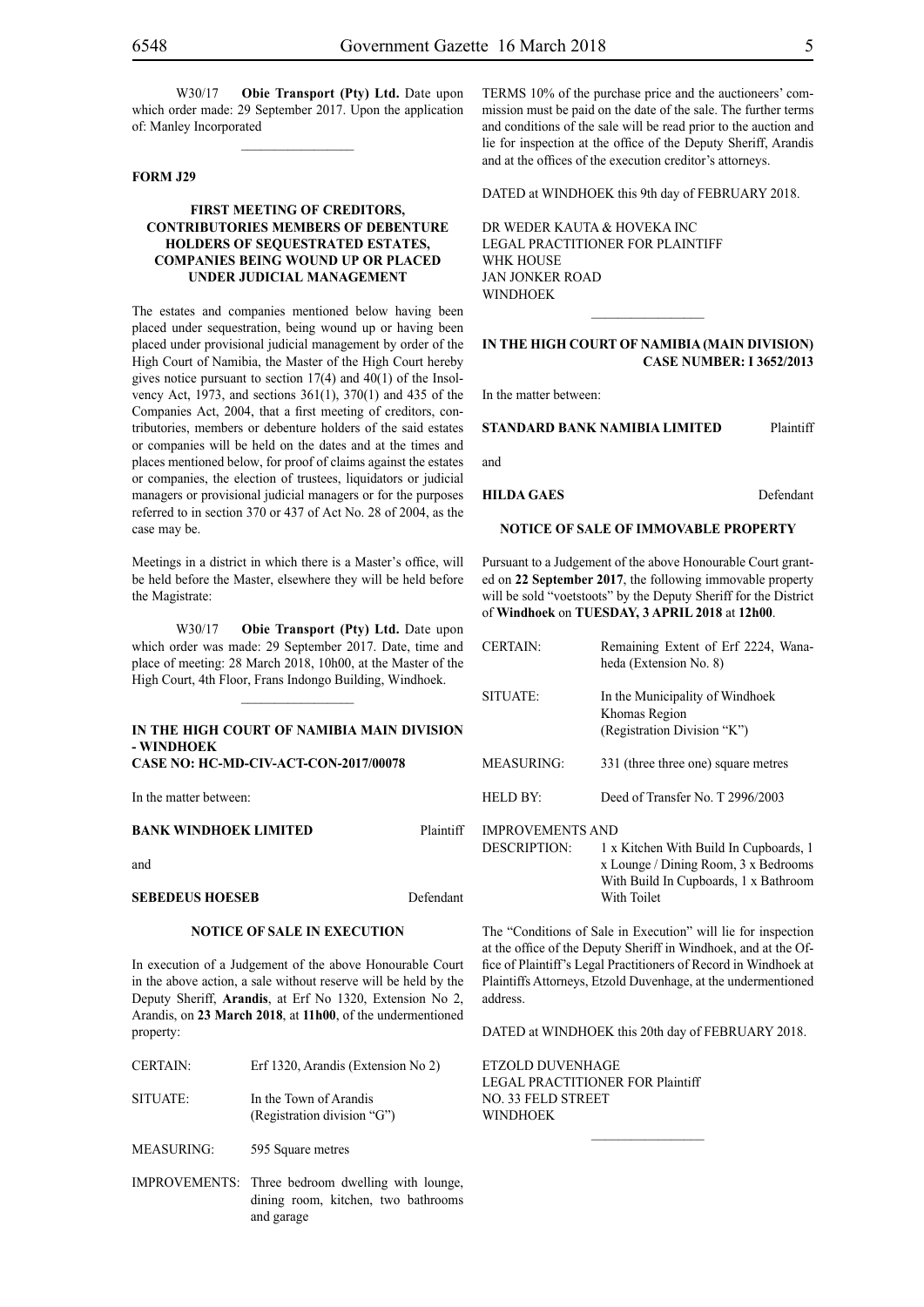#### **IN THE HIGH COURT OF NAMIBIA CASE NO: I 221/2014**

In the matter between:

#### **STANDARD BANK NAMIBIA LIMITED** Plaintiff

and

**ISSASKAR VENOMUINJO TUAHEPA** Second Defendant

#### **NOTICE OF SALE IN EXECUTION OF IMMOVABLE PROPERTY**

Pursuant to Judgment of the above Honourable Court granted on **28 March 2014** the following immovable property will be sold without reserve and voetstoots by the Deputy Sheriff of the District of **SWAKOPMUND** on **6 APRIL 2018** at **10h00** at ERF NO. 823 (A PORTION OF ERF NO. 822) MONDESA, EXTENSION NO. 2) SWAKOPMUND REPUBLIC OF NA-MIBIA

| <b>CERTAIN:</b>   | Erf No. $823$ (A Portion of Erf No. $822$ )<br>Mondesa (Extension No 2)           |
|-------------------|-----------------------------------------------------------------------------------|
| SITUATE:          | In the Municipality of Swakopmund<br>(Registration Division "G")<br>Erongo Region |
| <b>MEASURING:</b> | 566 (five six six) square metres                                                  |
| CONSISTING OF     | 1 x Lounge, 2 x Bedrooms with Bic's,<br>1 x Wc/hwb/sh, Concrete paving, Brick     |

The "Conditions of Sale-in-Execution" will lie for inspection at the office of the Deputy Sheriff at SWAKOPMUND and at WINDHOEK at Plaintiff's Attorneys, Fisher, Quarmby & Pfeifer, at the under mentioned address, C/o Burg & Thorer Streets, Windhoek

Dated at WINDHOEK this 31st day of January 2018

Fencing

FISHER, QUARMBY & PFEIFER LEGAL PRACTITIONER FOR Plaintiff Cnr of Robert Mugabe Avenue & Thorer Street (entrance in Burg Street) P ) Box 37 WINDHOEK

**HC-MD-CIV-MOT-GEN-2017/00215 IN THE HIGH COURT OF NAMIBIA, MAIN DIVISION, HELD AT WINDHOEK ON FRIDAY, THE 10th DAY OF NOVEMBER 2017 BEFORE THE HONOURABLE JUSTICE USIKU**

 $\frac{1}{2}$ 

In the matter between:

|  | MANLEY INCORPORATED |
|--|---------------------|
|--|---------------------|

**OBIE TRANSPORT (PROPRIETARY) LIMITED** Respondent

**Applicant** 

#### **COURT ORDER**

Having heard **MR DU PLOOY,** on behalf of the Applicant and having read the Application for HC-MD-CIV-MOT-GEN-2017/00215 and other documents filed of record:

#### **IT IS HEREBY ORDERED THAT:**

- 1 The rule nisi issued out of this Court on 29 September 2017 is confirmed and the respondent is placed under final order of liquidation in the hands of the master of the High Court of Namibia.
- 2 The costs of this application are costs in the liquidation.
- 3 The matter is finalized and removed from the roll.

#### BY ORDER OF THE COURT

REGISTRAR

TO: NICOLAAS DU PLOOY On behalf of Applicant HD Bossau & Co. 49 Feld Street Windhoek Namibia

AND TO: Obie Transport (Proprietary) Limited Respondent Farm Naus 78 Keetmanshoop Karas Namibia

The Master of the High Court John Meinert Street, Windhoek

#### **NOTICE OF LOST LAND TITLE NO. 436**

 $\frac{1}{2}$ 

Notice is hereby given that I, **Johanna du Toit** intend to apply for a certified copy of:

| <b>CERTAIN:</b>   | Farm Bossiekolk No. 436                       |
|-------------------|-----------------------------------------------|
| <b>MEASURING:</b> | 5971,0507 ha                                  |
| SITUATE:          | Registration Division "M"                     |
| the property of:  | Willem Frederik Claasen and Sannie<br>daasen: |

All persons who object to the issue of such copy are hereby required to lodge their objections in writing with the Registrar within three weeks from the publication of this notice.

 $\frac{1}{2}$ 

Dated at Windhoek this 6th day of March 2018.

J. DU TOIT p.o. box 856 **WINDHOEK**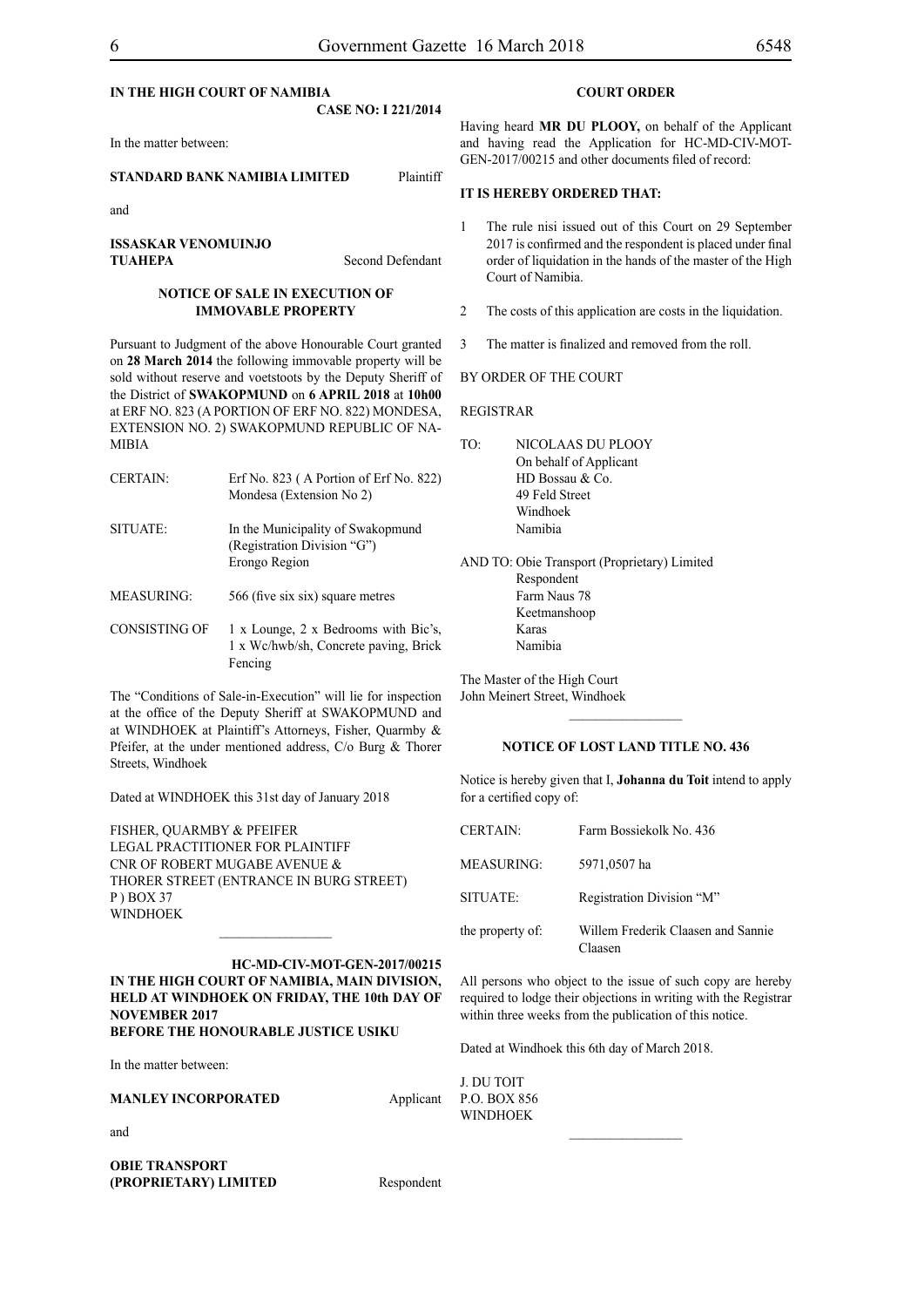#### **THE ALIENS ACT, 1937 NOTICE OF INTENTION OF CHANGE OF SURNAME**

I, **NATANAEL FRANS**, residing at Oshakati and unemployed intend applying to the Minister of Home Affairs for authority under section 9 of the Aliens Act, 1937, to assume the surname **HAMBUDA** for the reasons that I would like to have my father's surname, because **FRANS** is just a christian name and not my surname.

I previously bore the name **natanael frans.**

Any person who objects to my assumption of the said surname of **hambuda** should as soon as may be lodge his or her objection, in writing, with a statement of his or her reasons therefor, with the Magistrate of Windhoek.

**n. frans oshakati NAMIBIA**

#### **THE ALIENS ACT, 1937 NOTICE OF INTENTION OF CHANGE OF SURNAME**

 $\frac{1}{2}$ 

I, **tertu inamugadhimbwa linus**, residing at Khomasdal, Windhoek and a student intend applying to the Minister of Home Affairs for authority under section 9 of the Aliens Act, 1937, to assume the surname **iipinge** for the reasons that **IIPINGE** is the family name. **LINUS** is my godfather's baptism name and not my family's surname. I would like to change from **LINUS** to **IIPINGE**.

I previously bore the name **tertu inamugadhimbwa linus.**

Any person who objects to my assumption of the said surname of **IIPINGE** should as soon as may be lodge his or her objection, in writing, with a statement of his or her reasons therefor, with the Magistrate of Windhoek.

**t. i. linus Windhoek NAMIBIA**

#### **THE ALIENS ACT, 1937 NOTICE OF INTENTION OF CHANGE OF SURNAME**

I, **lydia mwetako**, residing at Erf 386, Okahandja, Oshetu No. 1 and employed as sieving intend applying to the Minister of Home Affairs for authority under section 9 of the Aliens Act, 1937, to assume the surname **PETRUS** for the reasons that I wanted to change it, because it is not the same as my school report.

I previously bore the name **LYDIA MWETAKO.** 

Any person who objects to my assumption of the said surname of **petrus** should as soon as may be lodge his or her objection, in writing, with a statement of his or her reasons therefor, with the Magistrate of Windhoek.

**l. mwetako okahandja NAMIBIA**

#### **THE ALIENS ACT, 1937 NOTICE OF INTENTION OF CHANGE OF SURNAME**

I, **lahja iitamalo**, residing at BM52-13, Hospital Street, Maltahöhe and employed as a cleaner in the Ministry of Health and Social Services intend applying to the Minister of Home Affairs for authority under section 9 of the Aliens Act, 1937, to assume the surname **amunyela** for the reasons that **IITAMALO** is my grandfather's name and not surname so for this reason I would like to assume my father's surname which is **AMUNYELA**.

I previously bore the name **lahja iitamalO.**

Any person who objects to my assumption of the said surname of **amunyela** should as soon as may be lodge his or her objection, in writing, with a statement of his or her reasons therefor, with the Magistrate of Windhoek.

**l. iitamalO maltahÖhe NAMIBIA**

#### **THE ALIENS ACT, 1937 NOTICE OF INTENTION OF CHANGE OF SURNAME**

I, **felismina silva**, residing at Erf 4611, Florence Street, Khomasdal and a house wife intend applying to the Minister of Home Affairs for authority under section 9 of the Aliens Act, 1937, to assume the surname **nduva-silva** for the reasons that **NDUVA** is my birth surname and **SILVA** is my marriage surname, therefore I would like to assume both surnames since my marriage certificate and PRP has **NDUVA** as a surname and ID got **silva**.

I previously bore the name **felismina silvA.**

Any person who objects to my assumption of the said surname of **NDUVA-SILVA** should as soon as may be lodge his or her objection, in writing, with a statement of his or her reasons therefor, with the Magistrate of Windhoek.

**f. silvA Windhoek NAMIBIA**

#### **THE ALIENS ACT, 1937 NOTICE OF INTENTION OF CHANGE OF SURNAME**

 $\frac{1}{2}$ 

I, **elina mowen andreas**, residing at Grootfontein and employed as a soldier intend applying to the Minister of Home Affairs for authority under section 9 of the Aliens Act, 1937, to assume the surname **NDJAMBA** for the reasons that **NDJAMBA** is the surname on my birth certificate.

I previously bore the name **elina mowen andreas.**

Any person who objects to my assumption of the said surname of **NDJAMBA** should as soon as may be lodge his or her objection, in writing, with a statement of his or her reasons therefor, with the Magistrate of Windhoek.

 $\frac{1}{2}$ 

**e. m. andreas grootfontein NAMIBIA**